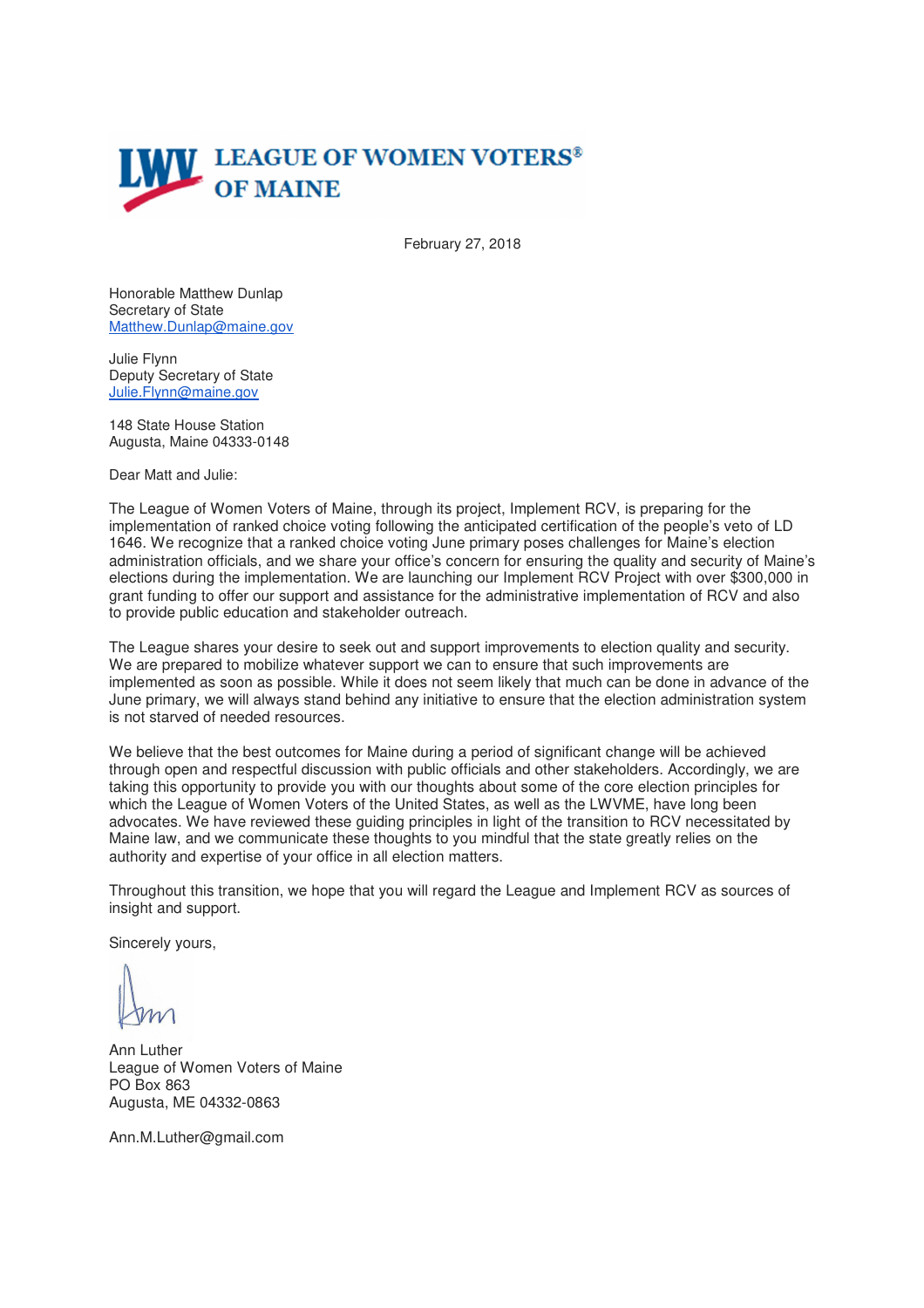## **Maine June 2018 Primary Election Guiding Principles**

The following core election principles derive from a statement adopted by the League of Women Voters of the United States. The League believes that all elections should be

- Accessible
- Secure
- Accurate<br>● Transpare
- **Transparent**
- Timely
- Recountable
- Audited

We believe these principles should guide Maine election officials in the administration of the June primary election – our first statewide election using ranked choice voting. Here's how these principles might apply to the June RCV election and provide guidance for future RCV practices:

1. **Election Accessibility**. This means that the voter registration and voting processes are free from unreasonable obstacles; that all voting procedures and instructions, including the ballot itself, are widely available, clear, and understandable to voters; that voters with voting questions receive appropriate assistance from clerks, wardens, and volunteers at the polling place; and that voters experiencing cognitive or physical disabilities have the same opportunity as other voters to vote their ranked-choice ballot privately and independently.

2. **Election Security**. This means that absentee ballot applications, ballots, voter rolls, and all related paper and electronic records are created, distributed, stored, and maintained so that no unauthorized person can tamper or interfere in any way, and that no records are inadvertently damaged, misplaced, delayed, or altered during the election process and through any recounts or audits.

3. **Election Accuracy.** This means that the voters' marks on ballots are read to correctly reflect the intention of the voter, that the mechanisms for tabulation and aggregation of separate ballots into an election result conform to the approach set forth in law and regulations, and that protocols are in place to detect and limit the effect of any human or mechanical errors, flaws, irregularities, loss of information, or discrepancies that diminish confidence in the process or affect the outcome of the election.

4. **Election Transparency** Every step in the election process from the design of election procedures through the completion of recounts or audits must be visible to the public to the greatest extent possible, and any portions of the process not open to public inspection must be protected by appropriate security measures to ensure the integrity of election systems and materials. Any software, digital files, or electronic processing and transmission of election information shall be open to inspection, verification, and replication by the public using appropriate means including third-party software tools. Transparency shall be provided without delay.

5. **Timely Election Results.** The public should have sufficient and immediate information about the process of tabulating and aggregating ballots as the process is unfolding, including immediate progress reports, intermediate status, and publication of statewide first-rank vote recipients. Election administrators should create and implement a plan for tabulating and announcing the results recognizing that time is of the essence, and that any needless delay would be detrimental to public confidence in the results. Final election results must be certified within the time frame established under current law.

6. **Recountable Elections**. Consistent with existing recount principles, election officials should institute a plan that allows for complete, prompt, transparent, and accurate recounts -- including review of paper ballots -- in any race where the tabulated results show that small anomalies in the count could affect the ultimate outcome.

7. **Election Audits**. Ideally, within a short time after unofficial results are finalized, election administrators should perform a random audit of appropriate design and sufficient scope to verify Election Day tabulations and confirm public confidence in all aspects of the election administration including review of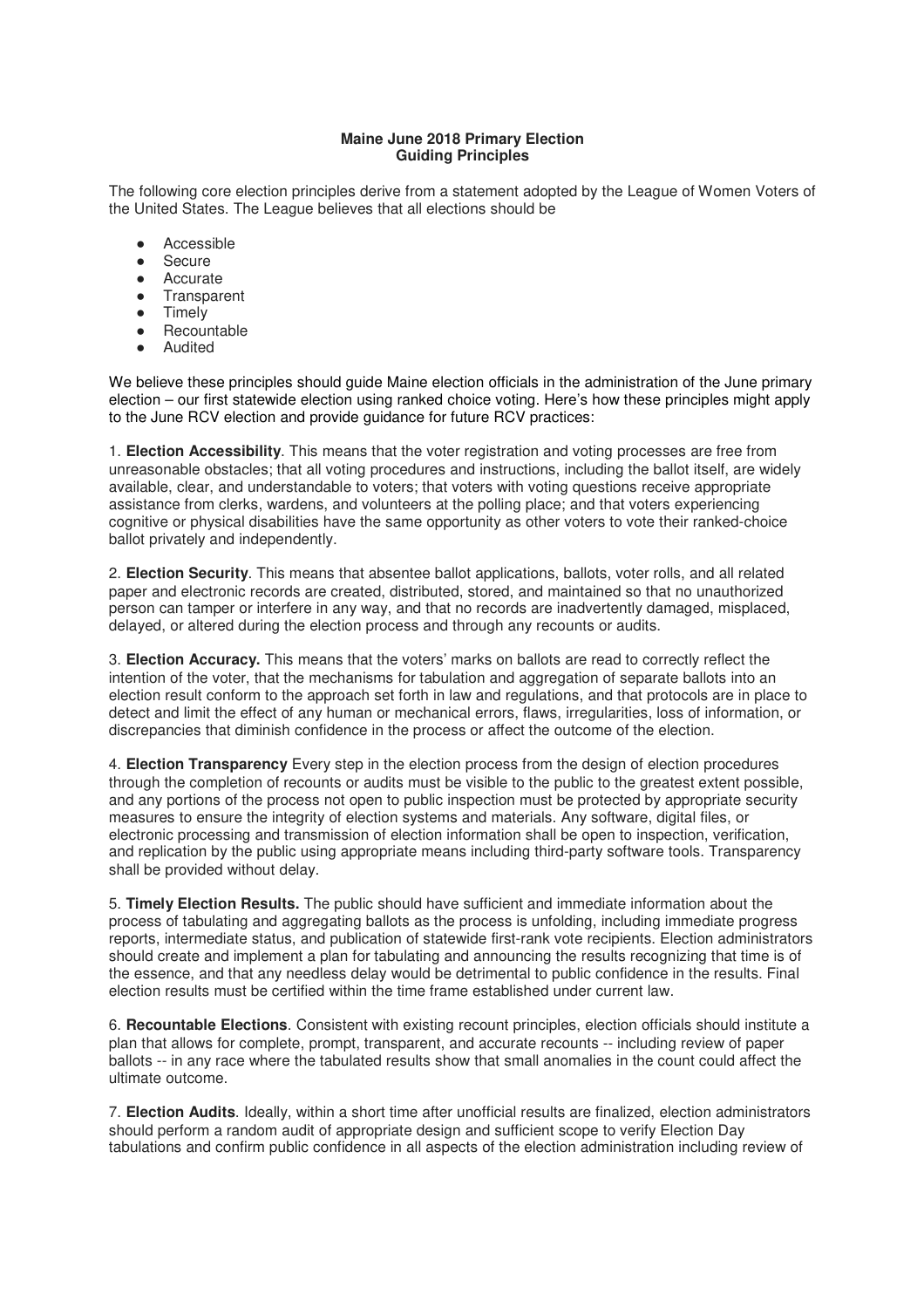paper ballots. Although it does not appear likely in time for the 2018 primary and general elections, Maine should move toward implementing election audits as soon as possible.

We gratefully recognize the vital role played by election officials and the burden they carry of satisfying the public trust in this fundamental component of our democratic system.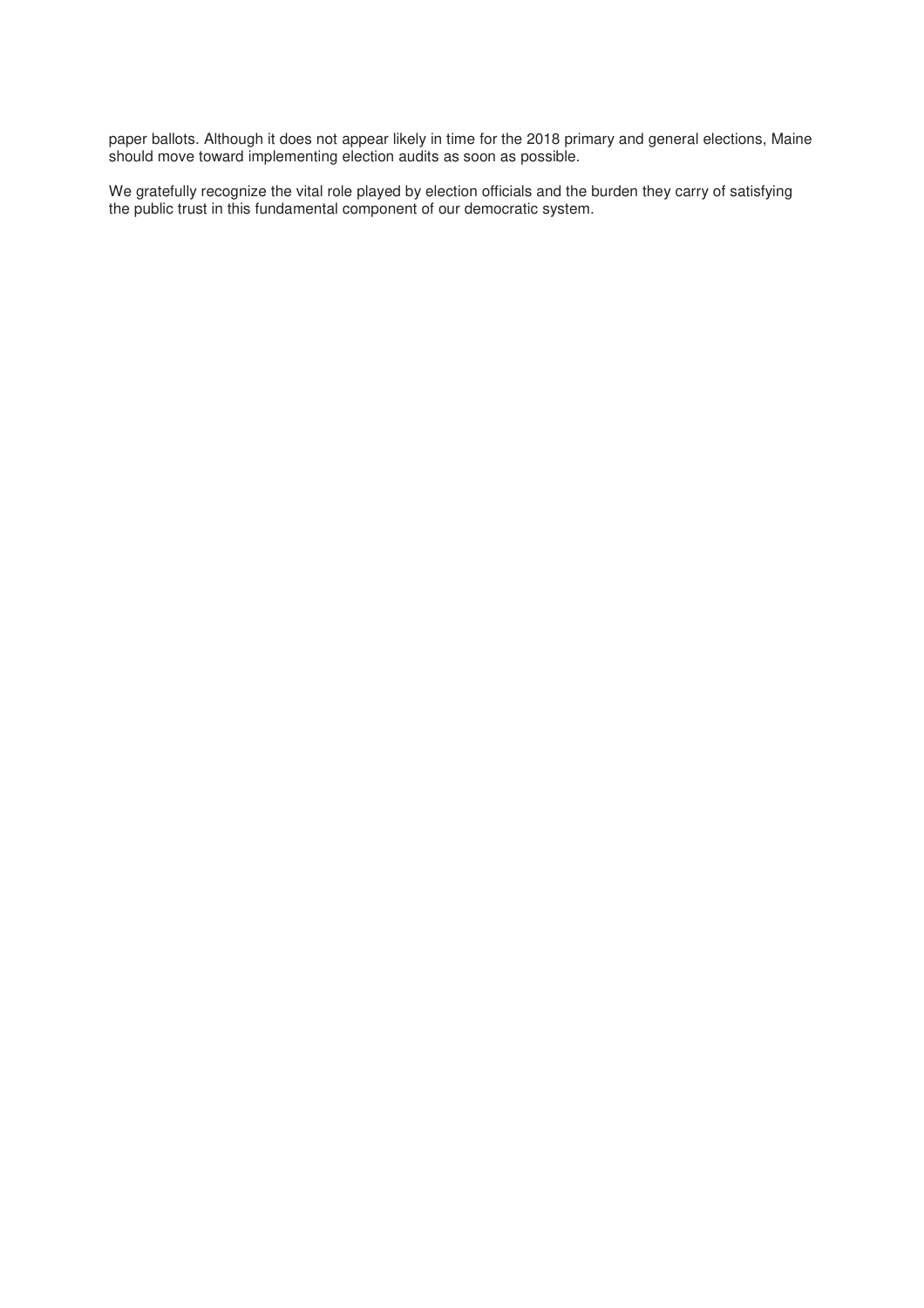## **Maine June 2018 Primary Election Analysis of Estimated Implementation Costs**

## Summary:

We find that the \$1.5 million estimate provided by the Office of the Secretary of State last October for the cost of implementing ranked choice voting in 2018 may be significantly higher than necessary. While this estimate may well have represented an ideal implementation configuration from the Secretary of State's perspective, all of the costs may not be strictly necessary as a practical reality. This estimate covered the June 2018 primary (fiscal year 2017-2018) and the November 2018 general election (fiscal year 2018- 2019). In particular, we conclude that significant costs might be saved without sacrificing election integrity or efficiency by (1) eliminating the proposed additional ballot sheet(s), (2) foregoing costly leases of additional DS200, and (3) reducing manual ballot transport costs. In sum, we suggest that the additional costs necessitated by RCV are likely to be comparable to the costs of recounts or other difficult-to-predict expenses which the Office usually absorbs in any budget cycle.

## Analysis of Estimated Costs:

On October 17, 2017, the Deputy Secretary of State presented SOS's \$1,524,978 cost estimate for implementing Ranked Choice Voting in testimony to the legislature.<sup>1</sup> The estimate specified \$833,664 for fiscal year 2017/18 and \$691,314 for fiscal year 2018/19. Among the itemized costs were these:

- A second ballot sheet, accounting for \$488,000 of the total cost
- \$61,710 for extra portable memory devices (a one-time cost)
- \$297,748 for physical transportation of ballots and electronic voter records
- \$420,000 for lease of additional DS200 ballot tabulation machines.

Of these costs, we believe the additional ballot sheet and the additional memory devices have not been shown to be necessary. These costs might be eliminated altogether (\$488,000 and \$61,710, respectively). The transportation costs might be reduced by about \$150,000 by utilizing USPS or other tracked delivery, rather than state police transport, for memory sticks. And the cost of leasing additional tabulators may be reduced by \$375,000 by accepting a more cost-effective, short-term alternative of central ballot processing. This amounts to a total savings of around \$1,075,000. In all, our analysis indicates that the cost could be reduced to around \$450,000 for both primary and general elections, without loss of election quality. Detailed discussion follows.

The additional ballot sheet was presented as a measure of protection against the threat of voter confusion, and also to avoid excessive administrative burdens. However, the remedy proposed by SOS is not obviously superior to that of printing the RCV candidate contests separately on either side of the ballot and fitting non-RCV contests together with citizen initiatives on the opposite side, thus saving \$420,000.

Regarding the administrative burden, SOS cites a scenario in which a recount is held for a non-RCV race at the same time as the RCV count is being conducted, thereby potentially requiring a ballot or voter record to be in two places at once. But SOS testimony also suggests how this need not be a cause for concern. As SOS mentions, recounts are slow events. Ballot deliveries can be staggered. Moreover, in accordance with the SOS testimony, machine counting towns will be sending memory devices to the RCV central counting facility, not ballots. Therefore, in the event of a recount, the machine count towns could be scheduled for the first ballot deliveries while the ballots for handcount towns would be scanned in a central location and then immediately moved to the recount facility. In the event that the recount involves only a small number (or no) machine counted ballots the difficulty is resolved simply by holding the recount at the same facility as the RCV count. Electronic Vote records will be created quickly at the central facility for RCV aggregation purposes, and then the ballots will be available for the recount.

Much of the \$61,710 budgeted for additional memory devices may be unnecessary. Memory devices currently used by towns employing the DS200 tabulators would be suitable for this purpose.

<sup>1</sup> 1 JOINT STANDING COMMITTEE ON VETERANS AND LEGAL AFFAIRS, LD 1646 "An Act To Bring Maine's Ranked-choice Voting Law into Constitutional Compliance" Testimony Provided by Julie L. Flynn, Deputy Secretary of State, October 16, 2017.